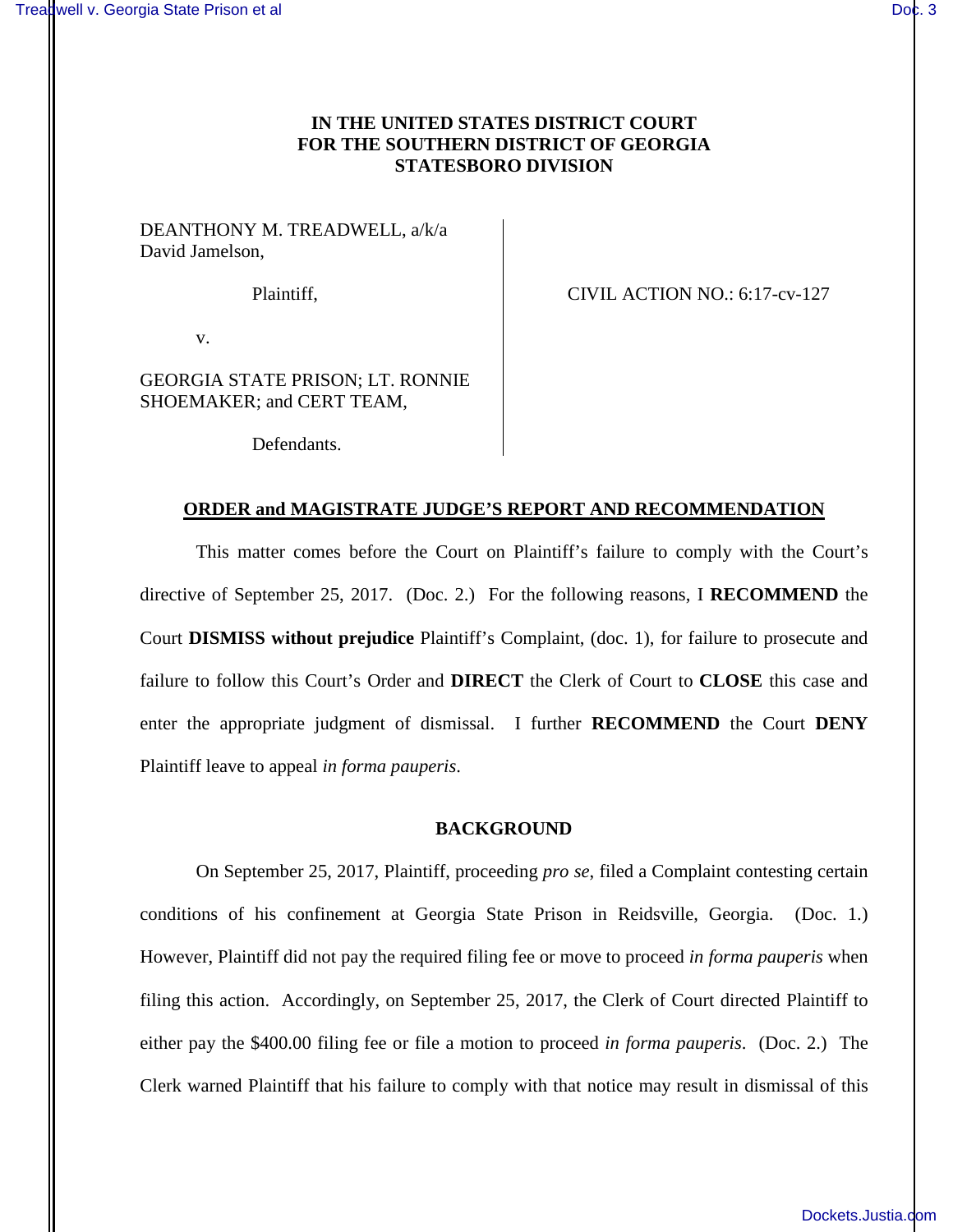action. That mailing was not returned as undeliverable or as otherwise failing to reach Plaintiff. Plaintiff has not taken any action in response to that directive. Indeed, Plaintiff has not made any filings in this case since his initial Complaint.

## **DISCUSSION**

The Court must now determine how to address Plaintiff's failure to pay the filing fee and failure to comply with this Court's directive. For the reasons set forth below, I **RECOMMEND** the Court **DISMISS without prejudice** Plaintiff's Complaint and **DENY** Plaintiff leave to appeal *in forma pauperis*.

# **I. Dismissal for Failure to Prosecute and to Follow this Court's Order**

A district court may dismiss a plaintiff's claims *sua sponte* pursuant to either Federal Rule of Civil Procedure  $41(b)$  ("Rule  $41(b)$ ") or the court's inherent authority to manage its docket. Link v. Wabash R.R. Co., 370 U.S.  $626 (1962);^1$  Coleman v. St. Lucie Cty. Jail, 433 F. App'x 716, 718 (11th Cir. 2011) (citing Fed. R. Civ. P. 41(b) and <u>Betty K Agencies, Ltd. v. M/V</u> MONADA, 432 F.3d 1333, 1337 (11th Cir. 2005)). In particular, Rule 41(b) allows for the involuntary dismissal of a plaintiff's claims where he has failed to prosecute those claims, comply with the Federal Rules of Civil Procedure or local rules, or follow a court order. Fed. R. Civ. P. 41(b); see also Coleman, 433 F. App'x at 718; Sanders v. Barrett, No. 05-12660, 2005 WL 2640979, at \*1 (11th Cir. Oct. 17, 2005) (citing Kilgo v. Ricks, 983 F.2d 189, 192 (11th Cir. 1993)); cf. Local R. 41.1(b) ("[T]he assigned Judge may, after notice to counsel of record, *sua sponte* . . . dismiss any action for want of prosecution, with or without prejudice[,] . . . [based on] willful disobedience or neglect of any order of the Court." (emphasis omitted)). Additionally, a

 $\overline{a}$ 

 $1$  In Wabash, the Court held that a trial court may dismiss an action for failure to prosecute "even without affording notice of its intention to do so." 370 U.S. at 633. Nonetheless, in the case at hand, the Court advised Plaintiff that his failure to pay the filing fee or to move to proceed *in forma pauperis* could result in dismissal of this action. (Doc. 2.)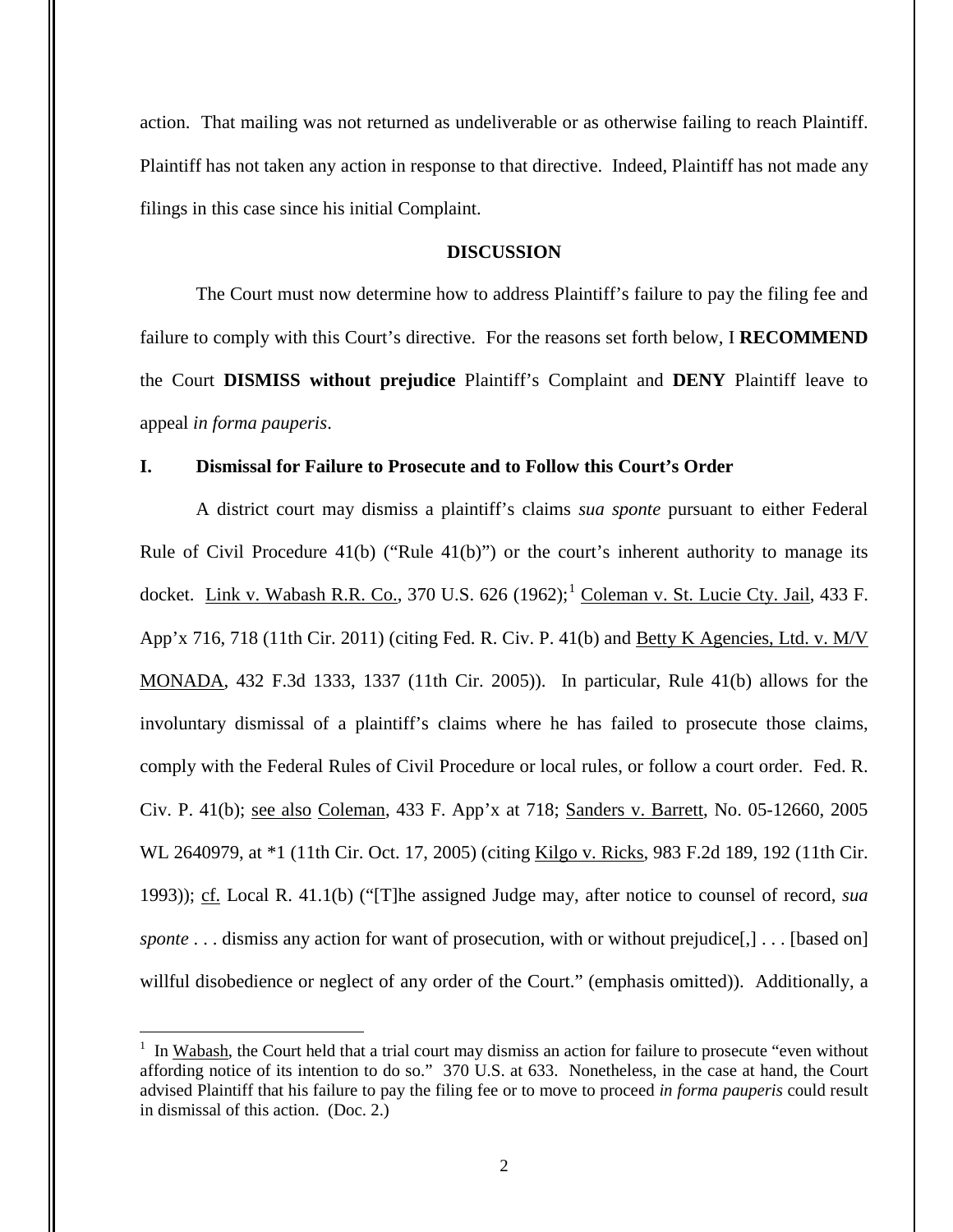district court's "power to dismiss is an inherent aspect of its authority to enforce its orders and ensure prompt disposition of lawsuits." Brown v. Tallahassee Police Dep't, 205 F. App'x 802, 802 (11th Cir. 2006) (quoting Jones v. Graham, 709 F.2d 1457, 1458 (11th Cir. 1983)).

It is true that dismissal with prejudice for failure to prosecute is a "sanction . . . to be utilized only in extreme situations" and requires that a court "(1) conclud[e] a clear record of delay or willful contempt exists; and (2) mak[e] an implicit or explicit finding that lesser sanctions would not suffice." Thomas v. Montgomery Cty. Bd. of Educ., 170 F. App'x 623, 625–26 (11th Cir. 2006) (quoting Morewitz v. West of Eng. Ship Owners Mut. Prot. & Indem. Ass'n (Lux.), 62 F.3d 1356, 1366 (11th Cir. 1995)); see also Taylor v. Spaziano, 251 F. App'x 616, 619 (11th Cir. 2007) (citing Morewitz, 62 F.3d at 1366). By contrast, dismissal without prejudice for failure to prosecute is not an adjudication on the merits, and, therefore, courts are afforded greater discretion in dismissing claims in this manner. Taylor, 251 F. App'x at 619; see also Coleman, 433 F. App'x at 719; Brown, 205 F. App'x at 802–03.

While the Court exercises its discretion to dismiss cases with caution, dismissal of this action without prejudice is warranted. See Coleman, 433 F. App'x at 719 (upholding dismissal without prejudice for failure to prosecute Section 1983 complaint, where plaintiff did not respond to court order to supply defendant's current address for purpose of service); Taylor, 251 F. App'x at 620–21 (upholding dismissal without prejudice for failure to prosecute, because plaintiffs insisted on going forward with deficient amended complaint rather than complying, or seeking an extension of time to comply, with court's order to file second amended complaint); Brown, 205 F. App'x at 802–03 (upholding dismissal without prejudice for failure to prosecute Section 1983 claims, where plaintiff failed to follow court order to file amended complaint and court had informed plaintiff that noncompliance could lead to dismissal). With Plaintiff having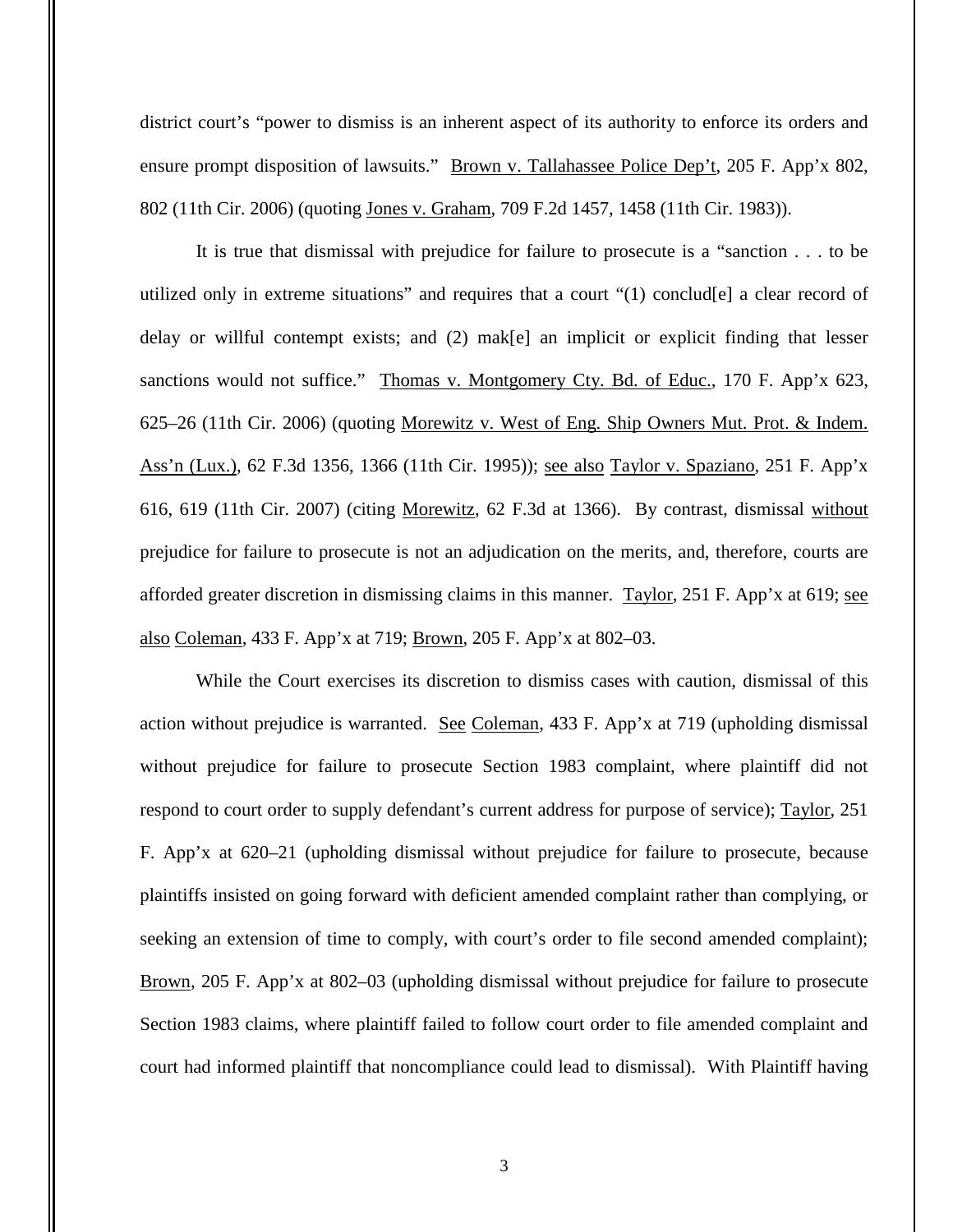neither paid the filing fee nor moved to proceed *in forma pauperis*, the Court cannot proceed in this case. See 28 U.S.C. §§ 1914 & 1915. Moreover, Plaintiff was given ample notice of the consequences of his failure to follow the Court's directive, and Plaintiff has not made any effort to do so or to otherwise prosecute this case.

Thus, the Court should **DISMISS** Plaintiff's Section 1983 Complaint, (doc. 1), **without prejudice** for failure to prosecute and failure to follow this Court's Order and **DIRECT** the Clerk of Court to **CLOSE** this case and enter the appropriate judgment of dismissal.

## **II. Leave to Appeal** *in Forma Pauperis*

The Court should also deny Plaintiff leave to appeal *in forma pauperis*. Though Plaintiff has, of course, not yet filed a notice of appeal, it would be appropriate to address that issue in the Court's order of dismissal. See Fed. R. App. P. 24(a)(3) (trial court may certify that appeal is not taken in good faith "before or after the notice of appeal is filed").

An appeal cannot be taken *in forma pauperis* if the trial court certifies, either before or after the notice of appeal is filed, that the appeal is not taken in good faith. 28 U.S.C. § 1915(a)(3); Fed. R. App. P. 24(a)(3). Good faith in this context must be judged by an objective standard. Busch v. Cty. of Volusia, 189 F.R.D. 687, 691 (M.D. Fla. 1999). A party does not proceed in good faith when he seeks to advance a frivolous claim or argument. See Coppedge v. United States, 369 U.S. 438, 445 (1962). A claim or argument is frivolous when it appears the factual allegations are clearly baseless or the legal theories are indisputably meritless. Neitzke v. Williams, 490 U.S. 319, 327 (1989); Carroll v. Gross, 984 F.2d 392, 393 (11th Cir. 1993). Stated another way, an *in forma pauperis* action is frivolous, and thus, not brought in good faith, if it is "without arguable merit either in law or fact." Napier v. Preslicka, 314 F.3d 528, 531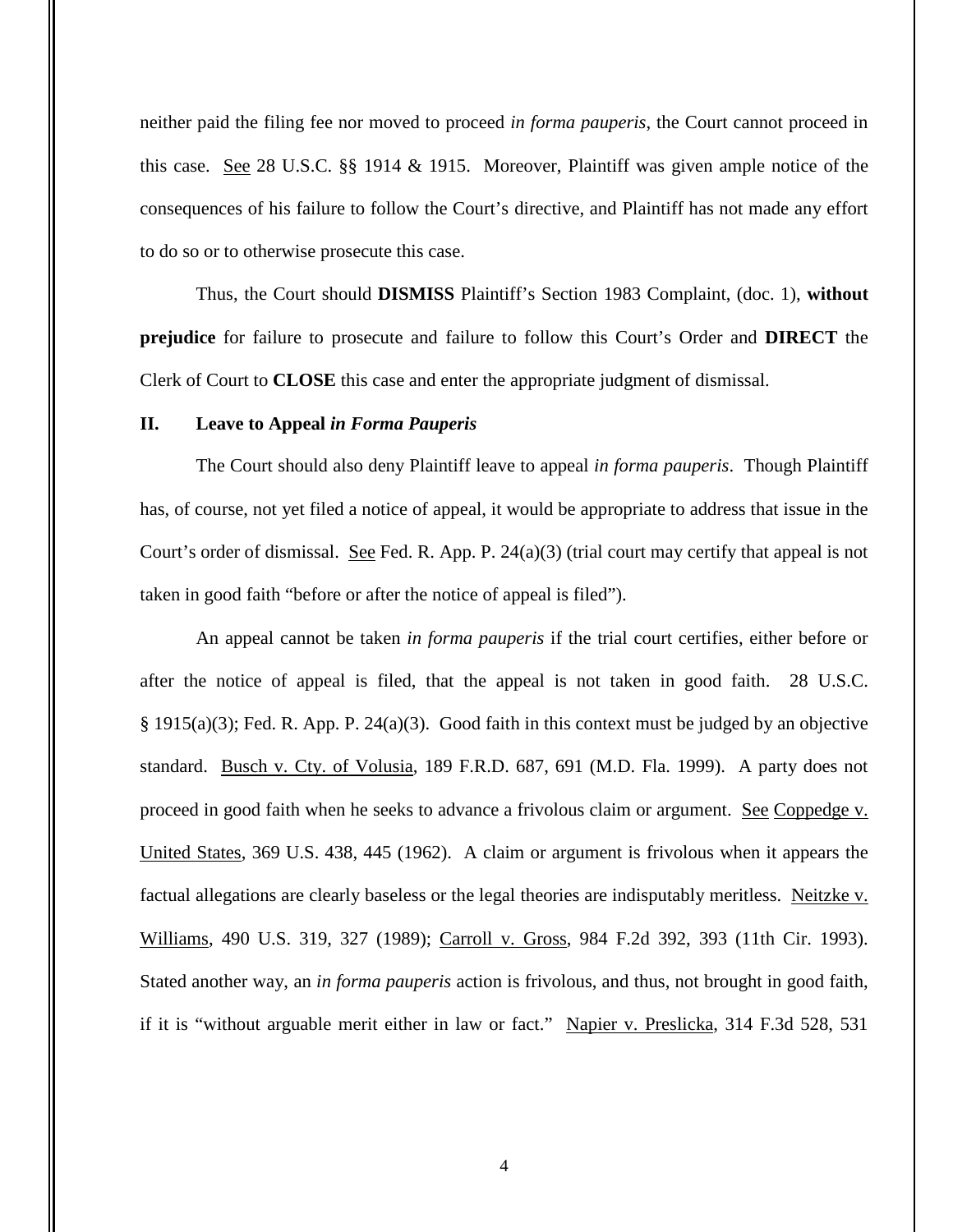(11th Cir. 2002); see also Brown v. United States, Nos. 407CV085, 403CR001, 2009 WL 307872, at \*1–2 (S.D. Ga. Feb. 9, 2009).

Based on the above analysis of Plaintiff's failure to follow this Court's directives, there are no non-frivolous issues to raise on appeal, and an appeal would not be taken in good faith. Thus, the Court should **DENY** Plaintiff *in forma pauperis* status on appeal.

## **CONCLUSION**

For the above-stated reasons, I **RECOMMEND** the Court **DISMISS** Plaintiff's Complaint, (doc. 1), **without prejudice** for failure to prosecute and **DIRECT** the Clerk of Court to **CLOSE** this case and enter the appropriate judgment of dismissal. I further **RECOMMEND** the Court **DENY** Plaintiff leave to appeal *in forma pauperis*.

The Court **ORDERS** any party seeking to object to this Report and Recommendation to file specific written objections within fourteen (14) days of the date on which this Report and Recommendation is entered. Any objections asserting that the Magistrate Judge failed to address any contention raised in the Complaint must also be included. Failure to do so will bar any later challenge or review of the factual findings or legal conclusions of the Magistrate Judge. See 28 U.S.C.  $\S$  636(b)(1)(C); Thomas v. Arn, 474 U.S. 140 (1985). A copy of the objections must be served upon all other parties to the action. The filing of objections is not a proper vehicle through which to make new allegations or present additional evidence.

Upon receipt of Objections meeting the specificity requirement set out above, a United States District Judge will make a *de novo* determination of those portions of the report, proposed findings, or recommendation to which objection is made and may accept, reject, or modify in whole or in part, the findings or recommendations made by the Magistrate Judge. Objections not meeting the specificity requirement set out above will not be considered by a District Judge. A